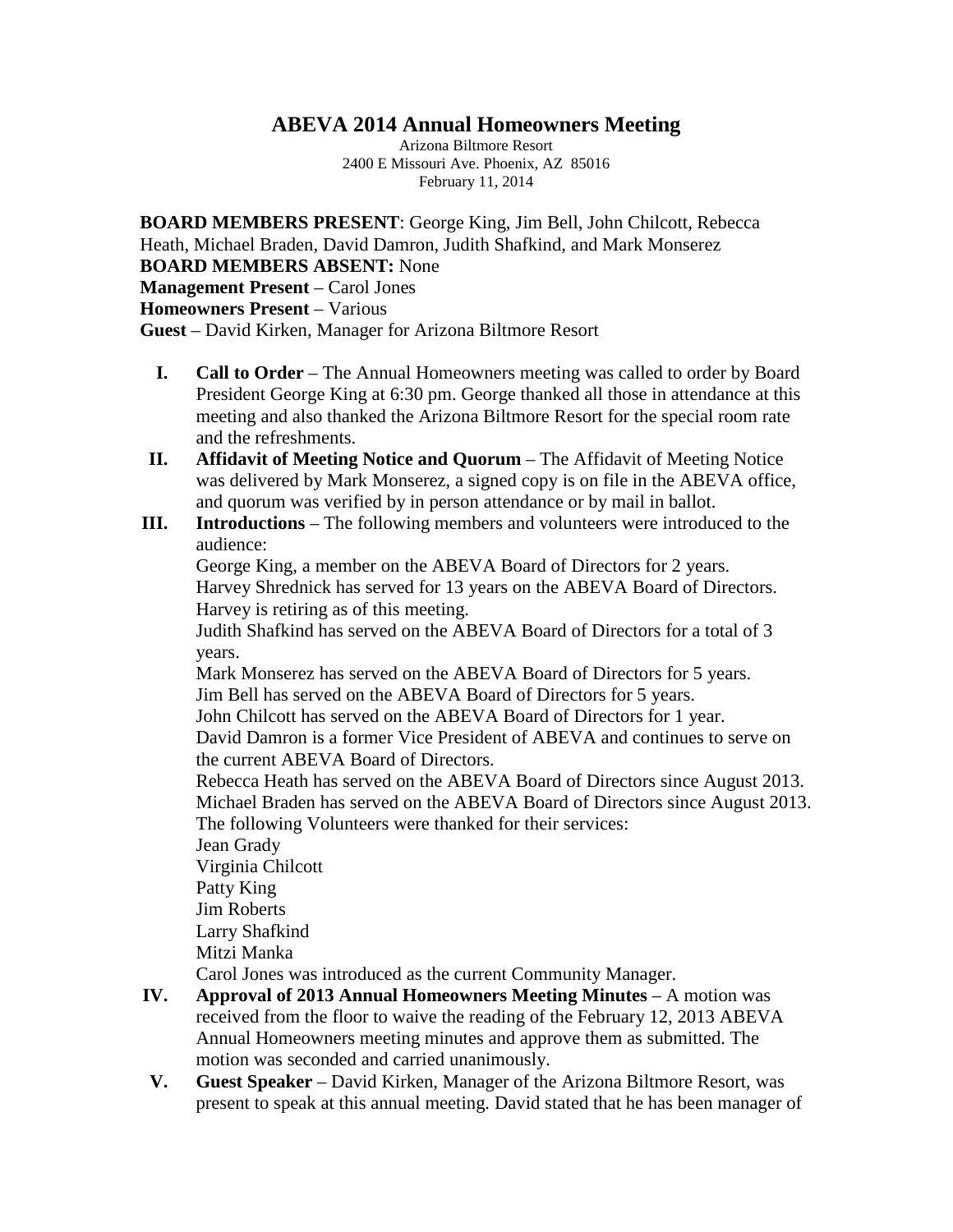the Resort since May 2012 and is the former manager of Ritz Carlton Properties, has served on the City of Phoenix Chamber of Commerce, and the Arizona Hotel/Lodging Association. David noted that the Arizona Biltmore Resort is under new ownership and room renovations will begin in April of 2014. Renovations are scheduled to be completed by mid-September 2014 followed by the ballrooms to be completed by the end of Summer 2014 however there are no plans for expansion at this time. GIC is a fund of the Government of Singapore which now owns the Resort. David stated that GIC will not be acquiring the golf course.

- **VI. Financial Reports –** Treasurer Judith Shafkind reported that ABEVA is in good standing and there will be no increase in annual dues. Judith reported that reserve savings are on schedule in accordance with the long-term capital improvement goals. Judith reminded homeowners that financial reports are on file at the ABEVA office.
- **VII. State of the Association** The following updates were provided by the Board:
	- Communications ABEVA continues to publish updates via the BRIEF, email blasts, and on the associations website.
	- Legal ABEVA strives to keep up to date on zoning issues affecting the community, security, traffic, fiscal responsibility, architectural guidelines, document enforcement, and continued support for all sub-associations. It was noted that there are no pending legal matters for ABEVA.
- **VIII. Announcement of Election Results** Our Accountant, MDM, tallied the ballots received at this meeting and those that were mailed in. The results from the election were as follows: Rebecca Heath

George King Michael Leeman Mark Monserez

## **IX. Open Session** – The following topics were discussed by the homeowners:

- Regular Board of Directors Meetings are held every third Monday of every month in the ABEVA office.
- Grand Paseo Judith Shafkind of Colony 4 and Treasurer of ABEVA noted that the Grand Paseo belongs to her sub-association Colony 4. Colony 4 is aware of the erosion issues along the path but the Colony has limited funds available for the project. Judith encouraged homeowners to attend regular ABEVA Board of Directors meetings to discuss options for maintaining the Grand Paseo.
- Median Landscaping Mark Monserez noted that the median along  $24<sup>th</sup>$ Street is the responsibility of the City of Phoenix regarding landscaping maintenance therein. The Board encouraged homeowners to attend the upcoming Biltmore Area Partnership meeting as City of Phoenix Councilman Sal DiCiccio will be present, to voice their concerns.
- Guardhouse Mark Monserez responded to a homeowner inquiring on the unmanned guardhouse noting that the guardhouse in question is owned by the Arizona Biltmore Resort, not ABEVA.